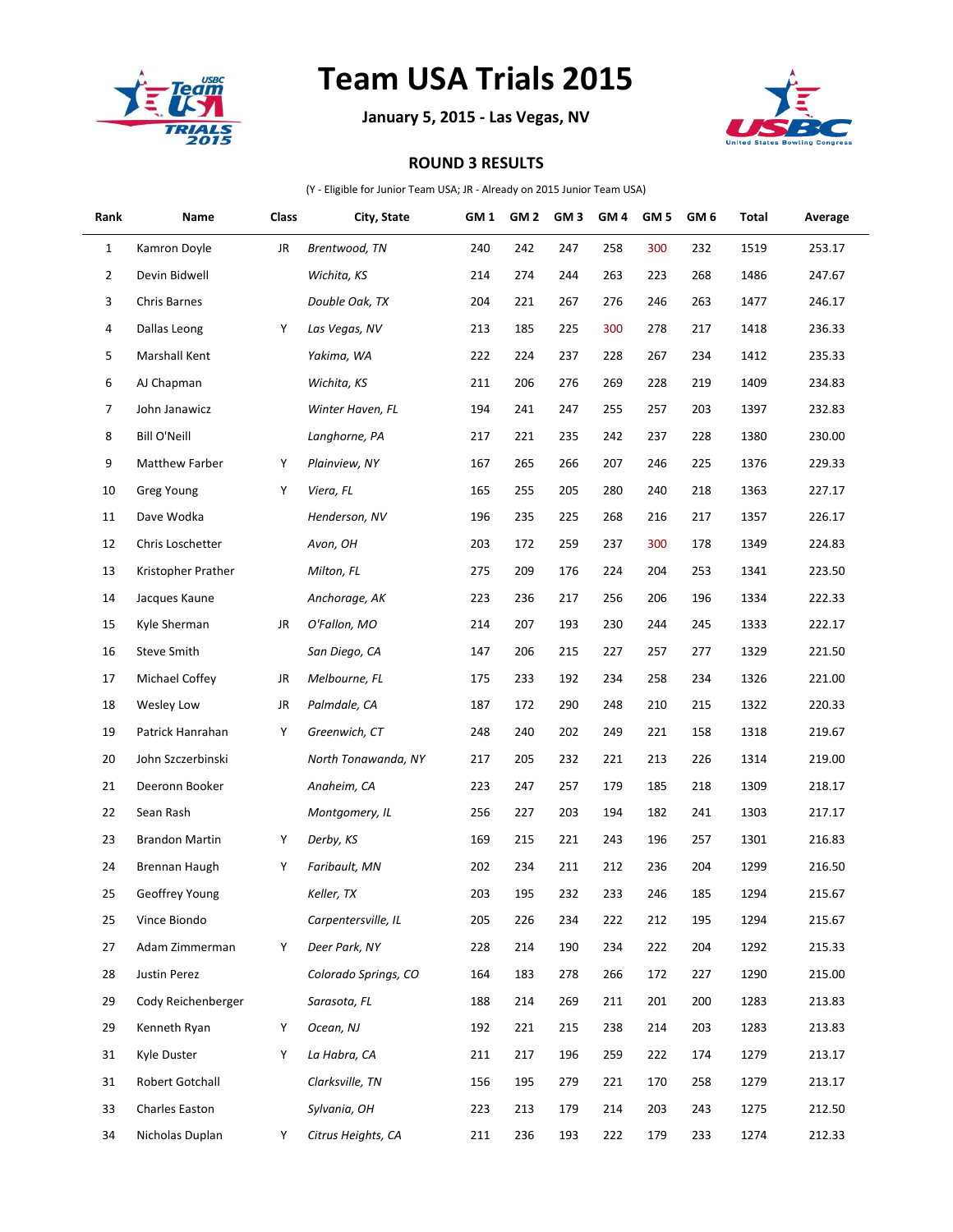| 35 | Nathan Bohr            |    | Austin, TX               | 149 | 184 | 238 | 234 | 210 | 257 | 1272 | 212.00 |
|----|------------------------|----|--------------------------|-----|-----|-----|-----|-----|-----|------|--------|
| 36 | <b>Thomas McNeal</b>   | Υ  | Seattle, WA              | 193 | 237 | 232 | 203 | 209 | 197 | 1271 | 211.83 |
| 36 | Andrew Diley           | Υ  | Conway, SC               | 201 | 177 | 264 | 196 | 223 | 210 | 1271 | 211.83 |
| 38 | <b>Tommy Jones</b>     |    | Greenville, SC           | 238 | 267 | 216 | 173 | 205 | 169 | 1268 | 211.33 |
| 39 | <b>Tyler Sheehy</b>    | Υ  | Sun Prairie, WI          | 186 | 230 | 154 | 209 | 221 | 263 | 1263 | 210.50 |
| 40 | Darwin Wimer           |    | Mesquite, NV             | 191 | 204 | 266 | 181 | 256 | 163 | 1261 | 210.17 |
| 40 | Aaron Adams            |    | Roselle, IL              | 176 | 159 | 234 | 258 | 226 | 208 | 1261 | 210.17 |
| 42 | Michael Tang           | JR | San Francisco, CA        | 214 | 198 | 210 | 197 | 237 | 203 | 1259 | 209.83 |
| 42 | Adam (AJ) Johnson      |    | Oswego, IL               | 225 | 245 | 193 | 225 | 153 | 218 | 1259 | 209.83 |
| 44 | Tyler Cortez Schenck   | Υ  | Phoenix, AZ              | 212 | 196 | 194 | 225 | 205 | 226 | 1258 | 209.67 |
| 45 | Mason Yamada           | Υ  | Kenai, AK                | 210 | 214 | 211 | 214 | 187 | 221 | 1257 | 209.50 |
| 46 | Kyle Troup             |    | Taylorsville, NC         | 224 | 256 | 177 | 199 | 186 | 209 | 1251 | 208.50 |
| 46 | Chad Mee               | Υ  | Hamburg, NY              | 227 | 222 | 147 | 184 | 224 | 247 | 1251 | 208.50 |
| 48 | Matthew Zweig          | Υ  | Tempe, AZ                | 212 | 207 | 190 | 211 | 213 | 216 | 1249 | 208.17 |
| 49 | Zach Brandt            | Υ  | Kalamazoo, MI            | 193 | 206 | 212 | 203 | 198 | 233 | 1245 | 207.50 |
| 50 | <b>Trent Mitchell</b>  | Υ  | Chicago, IL              | 202 | 237 | 205 | 201 | 187 | 209 | 1241 | 206.83 |
| 51 | <b>Kendle Miles</b>    | Υ  | Kennesaw, GA             | 235 | 193 | 132 | 236 | 221 | 222 | 1239 | 206.50 |
| 52 | <b>Blake Demore</b>    |    | Springfield, MO          | 156 | 190 | 234 | 278 | 195 | 179 | 1232 | 205.33 |
| 52 | <b>Bradley Crouse</b>  | Υ  | Nazareth, PA             | 184 | 201 | 198 | 178 | 234 | 237 | 1232 | 205.33 |
| 54 | Justin Zwaschka        | Υ  | St. Joseph, MO           | 289 | 193 | 180 | 170 | 173 | 226 | 1231 | 205.17 |
| 55 | Justin Dunn            |    | Deland, FL               | 178 | 248 | 182 | 173 | 213 | 236 | 1230 | 205.00 |
| 56 | Darryl Carreon         |    | Woodbridge, VA           | 204 | 220 | 205 | 194 | 208 | 191 | 1222 | 203.67 |
| 57 | Joshua Tajiri          |    | Anaheim, CA              | 156 | 180 | 215 | 209 | 216 | 245 | 1221 | 203.50 |
| 58 | Nathan Ricks           | Υ  | <b>Boynton Beach, FL</b> | 174 | 203 | 201 | 212 | 229 | 201 | 1220 | 203.33 |
| 59 | Anthony Pepe           |    | East Elmhurst, NY        | 205 | 158 | 203 | 276 | 208 | 169 | 1219 | 203.17 |
| 60 | Mark Curtis            |    | Torrance, CA             | 170 | 227 | 198 | 191 | 257 | 172 | 1215 | 202.50 |
| 60 | Sean Rangel            |    | Ralston, NE              | 228 | 214 | 220 | 166 | 193 | 194 | 1215 | 202.50 |
| 60 | Darren Tang            |    | San Francisco, CA        | 215 | 175 | 174 | 203 | 204 | 244 | 1215 | 202.50 |
| 63 | Bryan Eaton            |    | Wyoming, MI              | 190 | 172 | 143 | 279 | 229 | 200 | 1213 | 202.17 |
| 63 | Zeke Bayt              |    | Westerville, OH          | 213 | 188 | 234 | 201 | 172 | 205 | 1213 | 202.17 |
| 63 | <b>Ryan Winters</b>    | Υ  | Livonia, MI              | 177 | 222 | 164 | 186 | 248 | 216 | 1213 | 202.17 |
| 66 | <b>Brendon Huntley</b> |    | Rutherfordton, NC        | 179 | 159 | 226 | 222 | 211 | 215 | 1212 | 202.00 |
| 67 | Andrew Anderson        | Υ  | Holly, MI                | 187 | 186 | 223 | 185 | 193 | 234 | 1208 | 201.33 |
| 68 | Ric McCormick          | Υ  | Cincinnati, OH           | 236 | 224 | 189 | 189 | 198 | 169 | 1205 | 200.83 |
| 68 | Ryan Wolfe             | Υ  | Kettering, OH            | 202 | 163 | 185 | 210 | 236 | 209 | 1205 | 200.83 |
| 68 | Aaron Yuratovich       | Υ  | Olathe, KS               | 233 | 162 | 167 | 204 | 206 | 233 | 1205 | 200.83 |
| 71 | Perry Crowell          |    | Hoquiam, WA              | 222 | 179 | 157 | 235 | 230 | 180 | 1203 | 200.50 |
| 72 | Jayson Robarge         | Υ  | Anchorage, AK            | 171 | 217 | 192 | 208 | 242 | 172 | 1202 | 200.33 |
| 73 | Joey Krison            |    | Anchorage, AK            | 209 | 211 | 223 | 144 | 196 | 217 | 1200 | 200.00 |
| 74 | <b>Tyler James</b>     | Υ  | Deltona, FL              | 200 | 226 | 182 | 241 | 164 | 186 | 1199 | 199.83 |
| 75 | Jack Celmer            | Υ  | Wernersville, PA         | 223 | 207 | 205 | 226 | 140 | 197 | 1198 | 199.67 |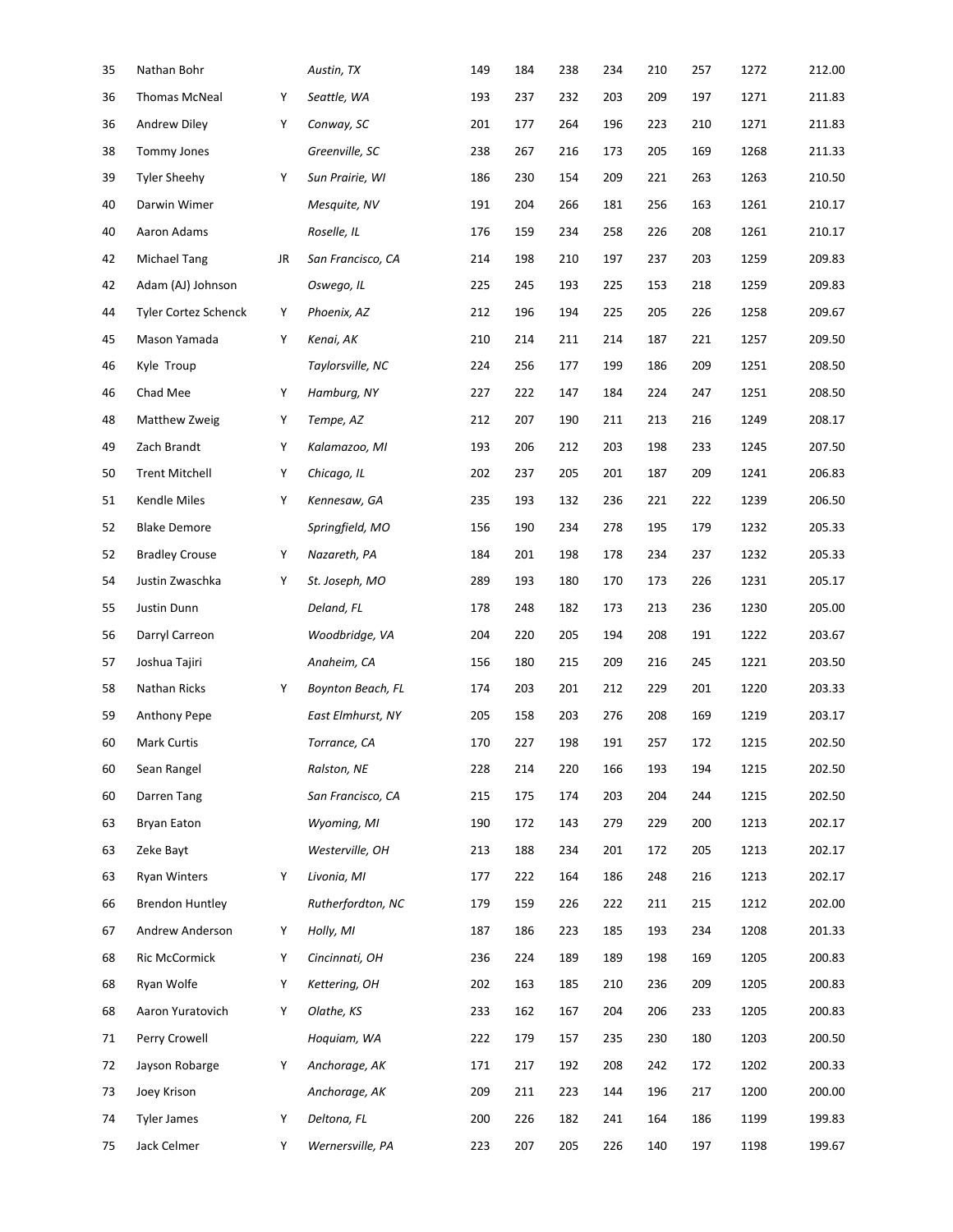| 75  | Sean Wilcox            | Υ | Altamonte Springs, FL   | 169 | 157 | 181 | 238 | 212 | 241 | 1198 | 199.67 |
|-----|------------------------|---|-------------------------|-----|-----|-----|-----|-----|-----|------|--------|
| 77  | Jake Provenzano        | Υ | Wichita, KS             | 183 | 187 | 191 | 202 | 254 | 180 | 1197 | 199.50 |
| 78  | Steve Lemke            |   | Nacogdoches, TX         | 150 | 221 | 232 | 223 | 219 | 151 | 1196 | 199.33 |
| 79  | <b>Conor Mulderrig</b> | Υ | Winston Salem, NC       | 189 | 168 | 232 | 158 | 190 | 257 | 1194 | 199.00 |
| 80  | <b>Tyler Boe</b>       | Υ | Redmond, WA             | 161 | 204 | 217 | 185 | 202 | 224 | 1193 | 198.83 |
| 81  | Justin Veitch          |   | Kenner, LA              | 225 | 222 | 189 | 168 | 204 | 181 | 1189 | 198.17 |
| 81  | Alec Dudley            | Υ | Anchorage, AK           | 231 | 163 | 176 | 206 | 222 | 191 | 1189 | 198.17 |
| 83  | Nicholas Pate          | Υ | Inver Grove Heights, MN | 199 | 166 | 199 | 214 | 209 | 200 | 1187 | 197.83 |
| 84  | Daniel Hanson          | Υ | Tacoma, WA              | 222 | 236 | 163 | 190 | 184 | 191 | 1186 | 197.67 |
| 85  | Kevin Valmonte         |   | Pomona, CA              | 215 | 196 | 204 | 183 | 163 | 224 | 1185 | 197.50 |
| 86  | Alexander George       | Υ | Wichita, KS             | 186 | 175 | 224 | 198 | 202 | 198 | 1183 | 197.17 |
| 87  | William Goodman        | Υ | O'Fallon, IL            | 207 | 171 | 234 | 147 | 198 | 224 | 1181 | 196.83 |
| 88  | Nicholas Pollak        | Υ | Las Vegas, NV           | 156 | 191 | 235 | 183 | 182 | 232 | 1179 | 196.50 |
| 89  | William Duen           | Υ | Indianapolis, IN        | 188 | 188 | 183 | 248 | 176 | 195 | 1178 | 196.33 |
| 89  | Andrew Herbert         | Υ | Eden, NY                | 178 | 147 | 182 | 196 | 207 | 268 | 1178 | 196.33 |
| 91  | Ryan Dudley            | Υ | Anchorage, AK           | 213 | 194 | 169 | 195 | 239 | 166 | 1176 | 196.00 |
| 91  | Michael Eaton          |   | Mason, OH               | 149 | 179 | 217 | 225 | 215 | 191 | 1176 | 196.00 |
| 93  | Andrew Heritage        | Υ | Beaverton, OR           | 188 | 226 | 230 | 180 | 133 | 215 | 1172 | 195.33 |
| 94  | Tyler Sadowski         |   | Roselle, IL             | 204 | 214 | 224 | 170 | 201 | 157 | 1170 | 195.00 |
| 94  | <b>Terrance Rock</b>   | Υ | Henderson, NV           | 131 | 248 | 166 | 247 | 213 | 165 | 1170 | 195.00 |
| 96  | Taylor Koerner         | Υ | Faribault, MN           | 200 | 256 | 162 | 176 | 184 | 191 | 1169 | 194.83 |
| 97  | Dakota Vostry          | Υ | Bolingbrook, IL         | 202 | 190 | 246 | 171 | 180 | 179 | 1168 | 194.67 |
| 98  | Eric Espinda           |   | Albuguergue, NM         | 194 | 179 | 212 | 166 | 202 | 214 | 1167 | 194.50 |
| 99  | Joshua Rondino         | Y | Lilburn, GA             | 177 | 186 | 239 | 193 | 158 | 212 | 1165 | 194.17 |
| 99  | Brian Valenta          |   | Lockport, IL            | 211 | 233 | 190 | 150 | 169 | 212 | 1165 | 194.17 |
| 101 | Brandon Biondo         | Υ | Carpentersville, IL     | 245 | 211 | 200 | 176 | 149 | 177 | 1158 | 193.00 |
| 102 | Jonathan Bowman        | Υ | Peru, NY                | 203 | 179 | 200 | 191 | 179 | 204 | 1156 | 192.67 |
| 102 | Randy Cote             |   | Red Rock, AZ            | 172 | 177 | 208 | 205 | 176 | 218 | 1156 | 192.67 |
| 104 | Jaxon Helland          | Υ | Mound, MN               | 195 | 182 | 229 | 192 | 178 | 179 | 1155 | 192.50 |
| 104 | Corben Sadowski        | Υ | Roselle, IL             | 207 | 184 | 212 | 182 | 162 | 208 | 1155 | 192.50 |
| 104 | Michael Martell        | Υ | Brooklyn, NY            | 138 | 168 | 187 | 221 | 224 | 217 | 1155 | 192.50 |
| 107 | Kevin Bienko           | Υ | <b>Buffalo, NY</b>      | 165 | 215 | 172 | 222 | 205 | 174 | 1153 | 192.17 |
| 108 | <b>Thomas Peters</b>   | Υ | Belleville, IL          | 235 | 226 | 170 | 160 | 189 | 172 | 1152 | 192.00 |
| 109 | Kyle Koprowitz         | Υ | Giarad, IL              | 206 | 233 | 172 | 220 | 162 | 157 | 1150 | 191.67 |
| 110 | Nicholas Carbonetto    | Υ | <b>Bluffton, NY</b>     | 164 | 198 | 182 | 198 | 222 | 185 | 1149 | 191.50 |
| 111 | <b>Brandon Dodge</b>   | Υ | North Bend, NE          | 195 | 168 | 185 | 160 | 161 | 279 | 1148 | 191.33 |
| 112 | Joseph Grondin         | Υ | San Pedro, CA           | 205 | 167 | 210 | 237 | 147 | 181 | 1147 | 191.17 |
| 113 | Riley N. Smith         |   | Kenosha, WI             | 140 | 214 | 191 | 179 | 224 | 197 | 1145 | 190.83 |
| 114 | <b>Reed Ross</b>       | Υ | Faribault, MN           | 189 | 203 | 189 | 211 | 175 | 173 | 1140 | 190.00 |
| 115 | Jose Pluma             |   | Fairbanks, AK           | 183 | 135 | 263 | 240 | 172 | 145 | 1138 | 189.67 |
| 116 | Alex Scott Martin      | Y | Smyrna, GA              | 209 | 161 | 155 | 223 | 207 | 182 | 1137 | 189.50 |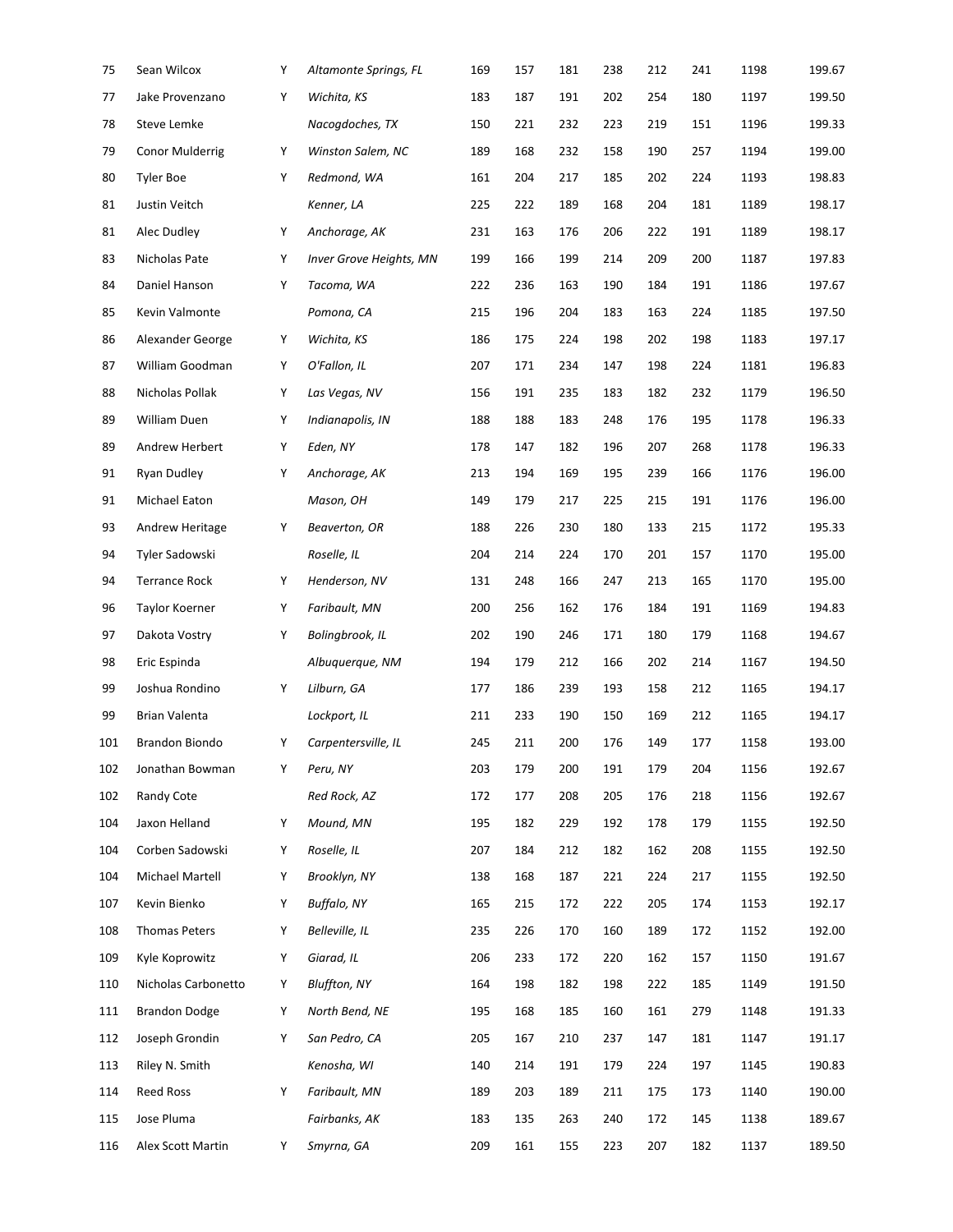| 117 | Holden Luke                   | Υ  | Sioux Falls, SD         | 202 | 167 | 216 | 174 | 220 | 157 | 1136 | 189.33 |
|-----|-------------------------------|----|-------------------------|-----|-----|-----|-----|-----|-----|------|--------|
| 118 | <b>Briley Haugh</b>           | Υ  | Faribault, MN           | 182 | 228 | 177 | 235 | 144 | 169 | 1135 | 189.17 |
| 119 | Michael Preston               | JR | Naperville, IL          | 200 | 223 | 189 | 208 | 145 | 167 | 1132 | 188.67 |
| 120 | Scott Anderson                |    | Mankato, MN             | 159 | 215 | 171 | 210 | 210 | 164 | 1129 | 188.17 |
| 120 | <b>Dylan Burns</b>            |    | Garden City, KS         | 212 | 143 | 173 | 205 | 208 | 188 | 1129 | 188.17 |
| 120 | Andrew Bonin                  | Υ  | Greenwood, AR           | 163 | 168 | 196 | 202 | 165 | 235 | 1129 | 188.17 |
| 123 | Joshua Pate                   | Υ  | Inver Grove Heights, MN | 142 | 245 | 197 | 257 | 155 | 130 | 1126 | 187.67 |
| 124 | <b>Matthew Stephens</b>       | Υ  | Egg Harbor Township, NJ | 212 | 187 | 182 | 190 | 175 | 172 | 1118 | 186.33 |
| 125 | <b>Brian Monnette</b>         | Υ  | Lakewood, WA            | 193 | 164 | 161 | 203 | 181 | 215 | 1117 | 186.17 |
| 126 | Brandon Zayhowski             |    | Latham, NY              | 159 | 108 | 233 | 244 | 210 | 160 | 1114 | 185.67 |
| 126 | Chris Hefner                  |    | Fullerton, CA           | 150 | 174 | 156 | 154 | 268 | 212 | 1114 | 185.67 |
| 128 | Matthew Diamond               | Υ  | Dayton, OH              | 217 | 178 | 168 | 186 | 204 | 158 | 1111 | 185.17 |
| 129 | Cory Lenz                     |    | Rockford, IL            | 183 | 237 | 200 | 153 | 153 | 180 | 1106 | 184.33 |
| 129 | Mick Eaton                    |    | Wyoming, MI             | 150 | 190 | 189 | 176 | 219 | 182 | 1106 | 184.33 |
| 131 | Kyle King                     |    | Glendale, AZ            | 178 | 237 | 163 | 201 | 179 | 143 | 1101 | 183.50 |
| 132 | Earle Leach                   |    | Marana, AZ              | 167 | 212 | 193 | 170 | 180 | 175 | 1097 | 182.83 |
| 133 | Justin Bui                    |    | Terrytown, LA           | 182 | 183 | 166 | 205 | 182 | 178 | 1096 | 182.67 |
| 134 | Kyle Krol                     | Υ  | Tinley Park, IL         | 210 | 141 | 161 | 206 | 195 | 181 | 1094 | 182.33 |
| 135 | Austin Thompson               | Υ  | San Diego, CA           | 204 | 157 | 224 | 189 | 161 | 157 | 1092 | 182.00 |
| 135 | Ryan Patterson                | Υ  | Washington, WV          | 193 | 177 | 162 | 211 | 169 | 180 | 1092 | 182.00 |
| 137 | Benjamin Walk                 |    | Lincoln, NE             | 175 | 172 | 128 | 201 | 198 | 217 | 1091 | 181.83 |
| 138 | Nicholas Binetti              | Υ  | St. Charles, IL         | 196 | 176 | 168 | 151 | 189 | 207 | 1087 | 181.17 |
| 139 | Lucas Vernon                  | Υ  | Lee'S Summit, MO        | 172 | 175 | 177 | 146 | 206 | 210 | 1086 | 181.00 |
| 140 | <b>Ted Pritts</b>             |    | Little Elm, TX          | 168 | 167 | 194 | 201 | 182 | 172 | 1084 | 180.67 |
| 141 | Robert Altieri                |    | Vancouver, WA           | 167 | 183 | 187 | 190 | 192 | 160 | 1079 | 179.83 |
| 142 | <b>Christopher Hollis</b>     |    | Canal Winchester, OH    | 150 | 170 | 213 | 163 | 223 | 158 | 1077 | 179.50 |
| 143 | Ashton Maxwell                | Υ  | Bronx, NY               | 158 | 168 | 210 | 202 | 170 | 166 | 1074 | 179.00 |
| 143 | <b>Russ Oviatt</b>            | Υ  | Sioux Falls, SD         | 142 | 176 | 156 | 171 | 204 | 225 | 1074 | 179.00 |
| 145 | Jacob Fukuyama                |    | Aiea, HI                | 197 | 163 | 199 | 155 | 166 | 192 | 1072 | 178.67 |
| 146 | <b>Christopher Canterbury</b> | Υ  | South Charleston, WV    | 157 | 190 | 163 | 179 | 169 | 211 | 1069 | 178.17 |
| 147 | Jacob Kersten                 | Υ  | Clarkston, MI           | 191 | 159 | 180 | 189 | 181 | 166 | 1066 | 177.67 |
| 148 | Joseph Smith                  |    | Watervliet, NY          | 134 | 173 | 172 | 176 | 227 | 183 | 1065 | 177.50 |
| 149 | Eric Gauroniak                | Υ  | Palm City, FL           | 196 | 178 | 168 | 192 | 150 | 180 | 1064 | 177.33 |
| 150 | Sam Cantrell                  | Υ  | Citrus Heights, CA      | 159 | 180 | 184 | 147 | 170 | 221 | 1061 | 176.83 |
| 151 | JT "Action" Jackson           |    | Los Angeles             | 182 | 139 | 166 | 173 | 204 | 193 | 1057 | 176.17 |
| 152 | Terrence Robinson             | Υ  | San Bernardino, CA      | 144 | 209 | 186 | 185 | 150 | 181 | 1055 | 175.83 |
| 153 | Joshua Franz                  |    | Tucson, AZ              | 202 | 113 | 212 | 170 | 184 | 166 | 1047 | 174.50 |
| 154 | Gary Ward                     |    | El Paso, TX             | 163 | 191 | 224 | 171 | 148 | 149 | 1046 | 174.33 |
| 155 | Ben Buhlman                   | Υ  | South Elgin, IL         | 205 | 185 | 213 | 139 | 164 | 139 | 1045 | 174.17 |
| 156 | George Duke                   |    | Vidor, TX               | 168 | 214 | 137 | 199 | 171 | 146 | 1035 | 172.50 |
| 157 | <b>Brandon Wanders</b>        | Y  | Trabuco Canyon, CA      | 198 | 131 | 190 | 203 | 125 | 187 | 1034 | 172.33 |